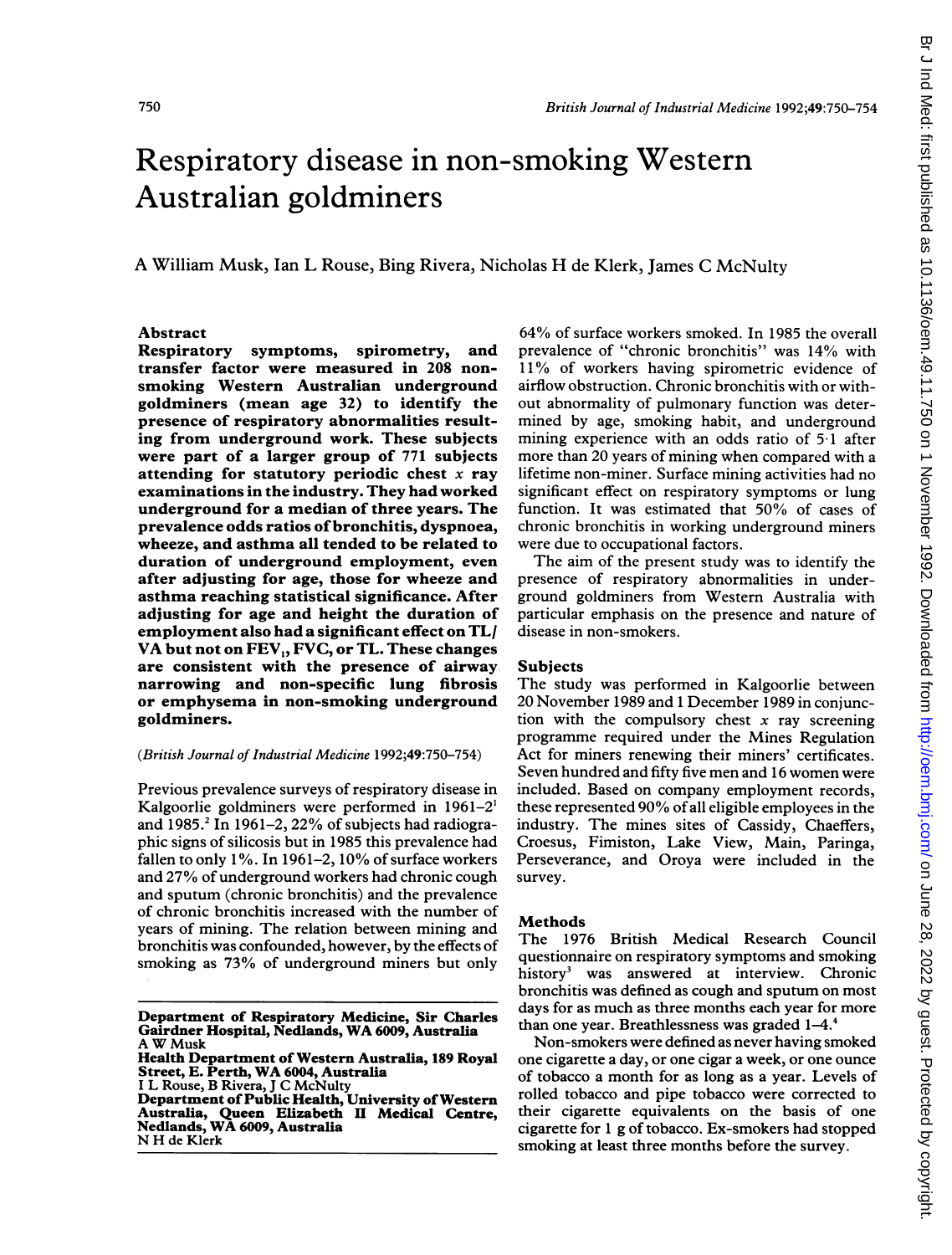Duration and type of underground exposure was determined from self completed questionnaires. Subjects who worked underground for less than one month were classified as never having worked underground. All men in the survey had been passed fit to work underground.

Forced expiratory volume in one second (FEV,) and forced vital capacity (FVC) were measured standing with a dry bellows spirometer (Vitalograph S), the calibration of which was checked daily. The best FEV, and the best FVC at ambient temperature and pressure saturated with water vapour were taken from three technically satisfactory forced expiratory manoeuvres in which the best two were within 5% for  $FEV$ , and  $FVC$ .<sup>5</sup> Transfer factor  $(TL)$  and single breath alveolar volume (VA) were measured in duplicate by the single breath carbon monoxide method.4 Predicted levels of FEV, and FVC were obtained from Morris et  $aI^6$  and predicted levels of gas transfer from Cotes.4 Height was measured without shoes using a stadiometer.

## STATISTICAL METHODS

The data were analysed using computer packages SPSS-PC<sup>7</sup> and EGRET.<sup>8</sup> The associations between duration of employment and symptoms were examined by logistic regression to estimate prevalence odds ratios. The effects of duration of employment on measures of lung function were estimated by least squares linear regression to estimate linear regression coefficients with adjustment for age and height. The relations between symptoms and measures of lung function were examined in the same way but were also adjusted for duration of employment; this was the only measure of exposure used and was generally best expressed as the logarithm to base  $e$  (ln) of years worked underground.

## Results

Seventy nine per cent of subjects were in the 20-49 year age group and 17% were older than 50 (fig 1). Eighty three per cent of subjects currently worked underground, and the remainder were employed in a variety of surface occupations. Forty nine per cent of subjects had worked underground for more than five years (fig 2) and <sup>41</sup>% reported working in other mines (mostly in the nickel industry). One third of miners had never smoked (fig 3).

Fifteen per cent of the persons in this study had chronic bronchitis. The frequency of chronic bronchitis and a history of bronchitis were more



Figure <sup>1</sup> Ages of 755 male and 16 female employees.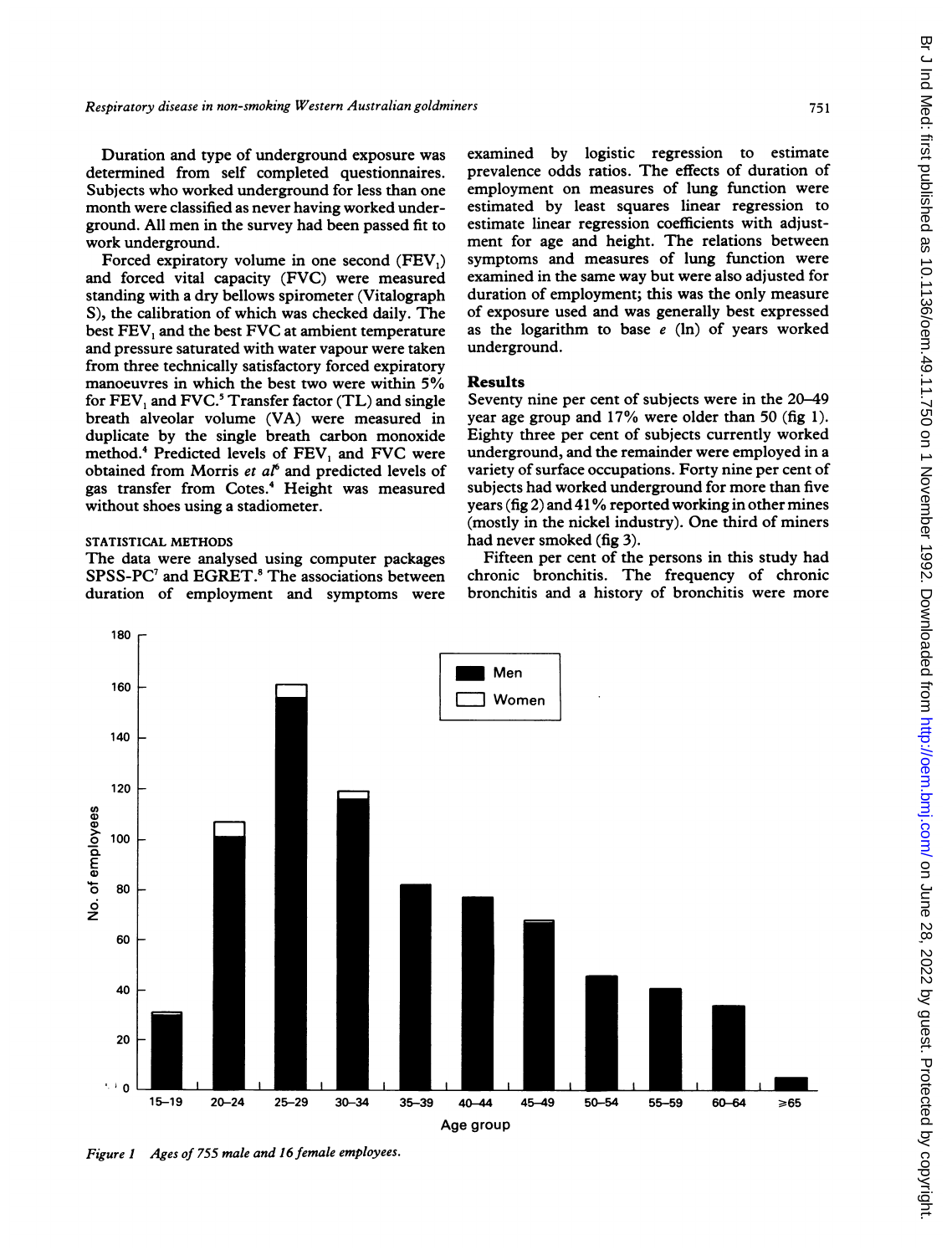

Figure 2 Duration of employment (755 men) .

common among current smokers (table 1) and increased with increasing age to over 60% at age 60. In current and ex-smokers the prevalence of chronic bronchitis, dyspnoea, and wheezing increased with increasing cigarette consumption measured as amount of consumption or duration of smoking. Dyspnoea grades 2-4 and wheezing were also more common in smokers and ex-smokers than in nonsmokers.

The mean age of the 208 non-smoking male miners was 32 and they had worked underground for up to 38 years (median three years). Sixty one had had previous exposure to nickel mining, four to coal mining, three to tin mining, two to lead mining and one to copper mining. Thirteen per cent of these workers had a history of dyspnoea of grade  $\geq 2$  and 11% <sup>a</sup> history of chronic bronchitis. A history of asthma was present in 7% and wheeze in 15%. Average levels of ventilatory capacity were greater than published predicted values for non-smoking men (table 2).

A history of bronchitis, asthma, or wheeze had no significant effect on any parameter of pulmonary



Figure 3 Daily cigarette consumption (755 men; 162 exsmokers, 331 current smokers).

Musk, Rouse, Rivera, de Klerk, McNulty

|  |  | Table 1 Prevalence of symptoms by smoking (755 men) |  |  |
|--|--|-----------------------------------------------------|--|--|
|--|--|-----------------------------------------------------|--|--|

|                     | Prevalence (%)                      |     |                                     |  |
|---------------------|-------------------------------------|-----|-------------------------------------|--|
| Condition           | $(n = 262)$ $(n = 162)$ $(n = 331)$ |     | Non-Smoker Ex-Smoker Current Smoker |  |
| Chronic bronchitis  |                                     | 12  | 24                                  |  |
| Dyspnoea, grade 2-4 | 11                                  | 24  | 27                                  |  |
| Wheeze              | 10                                  | 17  | 32                                  |  |
| History:            |                                     |     |                                     |  |
| <b>Bronchitis</b>   | 11                                  | 22  | 23                                  |  |
| Pneumonia           | 8                                   | 12. | 15                                  |  |
| Asthma              | 8                                   | 10  | 6                                   |  |

function. Subjects complaining of breathlessness grade 2-4 had significantly reduced FEV,, FVC, and VA but not FEV<sub>1</sub>/FVC or TL (table 3).

The prevalence odds ratios of bronchitis, dyspnoea, wheeze, and asthma all tended to be related to duration of employment even after adjustment for age, but only that for wheeze reached statistical significance (table 4). After adjusting for age and height duration ofemployment had a significant effect on TL/VA but not on FEV,, FVC, or TL (table 5).

#### **Discussion**

This study shows an effect of smoking on airway disease in Kalgoorlie goldminers. The overall prevalence of chronic bronchitis was less than in the 1961 survey<sup>1</sup> but similar to the prevalence in  $1985$ <sup>2</sup> Despite evidence of a healthy worker effect from the greater than predicted normal levels of ventilatory capacity in non-smokers there were small but significant independent effects of duration of employment on wheeze and gas transfer (TL/VA). These changes, found in non-smokers, are consistent with the existence of airway narrowing and emphysema or non-specific lung fibrosis (mixed dust fibrosis). Thefindings for bronchitis are also similar to those of the previous study in Kalgoorlie<sup>2</sup> in which the prevalence odds ratio for bronchitis in nonsmokers with underground exposure was  $1.4$  (95%)  $CI 0.5-4.1$ .

| Table 2 Subject characteristics (208 male non-smokers) |  |
|--------------------------------------------------------|--|
|--------------------------------------------------------|--|

|                   | Mean       | SD   | Range         | Prevalence of<br>respiratory<br>symptoms |
|-------------------|------------|------|---------------|------------------------------------------|
| Age(y)            | 32         | 12   | $16 - 62$     |                                          |
| Height (cm)       | 177        | 7    | 160-197       |                                          |
| $FEV1$ (1)        | 4.47(3.96) | 0.80 | $2.15 - 6.50$ |                                          |
| FVC(1)            | 5.39(4.68) | 0.98 | $2.30 - 8.00$ |                                          |
| TL (ml/min)       |            |      |               |                                          |
| mm Hg)            | 35.2(33.6) | 5.8  | $20.4 - 52.3$ |                                          |
| <b>VA</b> (1)     | 6.05(6.72) | 0.86 | $3.71 - 9.10$ |                                          |
| <b>TL/VA</b>      | 5.86(5.35) | 0.79 | $3.66 - 8.11$ |                                          |
| FEV./FVC          | 0.83(0.79) | 0.07 | $0.47 - 0.99$ |                                          |
| Dyspnoea          |            |      |               | 28 (13%)                                 |
| <b>Bronchitis</b> |            |      |               | 23 (11%)                                 |
| Asthma            |            |      |               | 14 (7%)                                  |
| Wheeze            |            |      |               | 32 (14%)                                 |

Predicted normal values<sup>46</sup> in parentheses.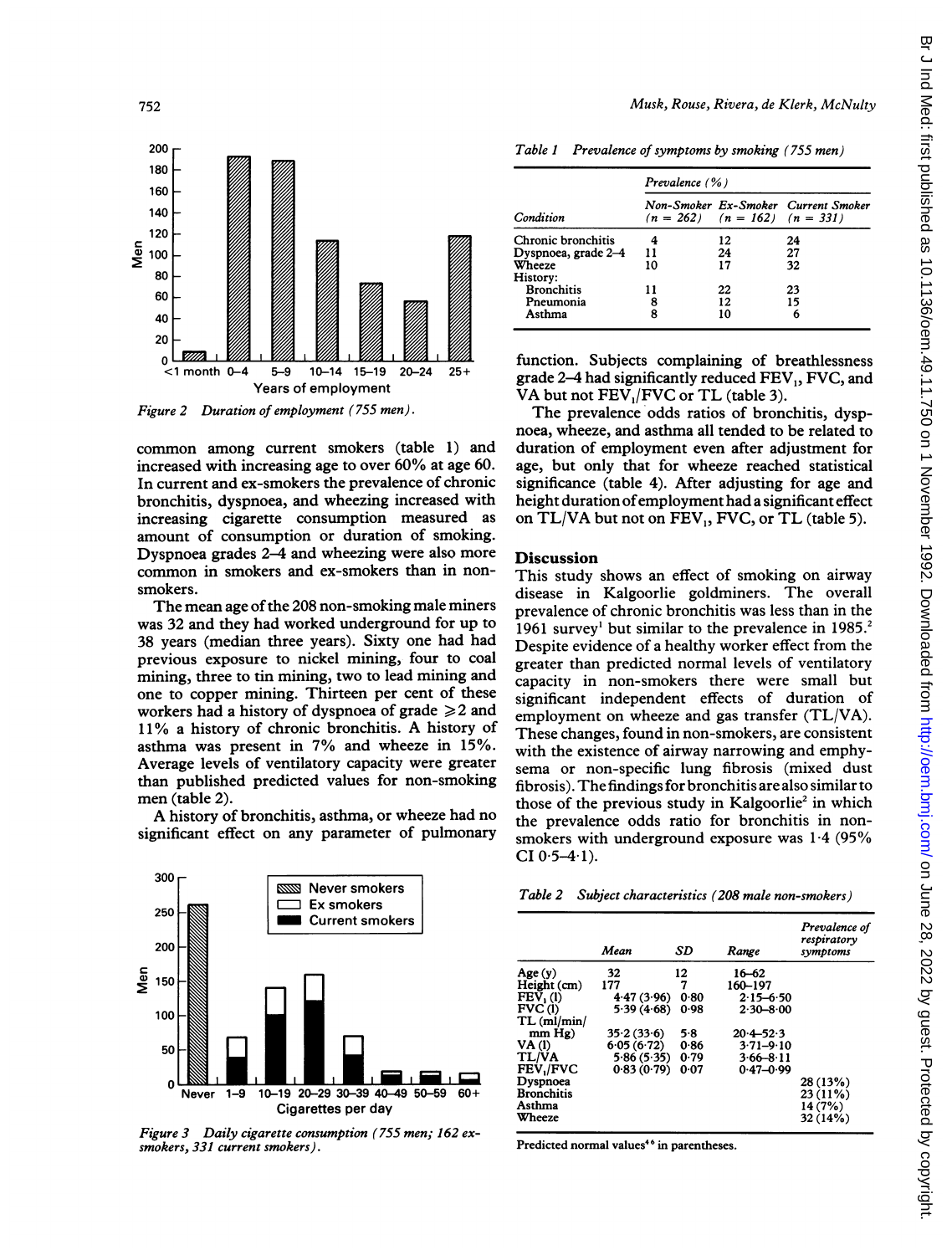Table 3 Effect of symptoms on lung function (208 male  $non-smokers$ ) $\dagger$ 

|                      | <b>Bronchitis</b> | Dvspnoea  | Asthma  | Wheeze  |
|----------------------|-------------------|-----------|---------|---------|
| FEV <sub>1</sub> (1) | $-0.05$           | $-0.27*$  | 0.02    | $-0.03$ |
| FVC(1)               | $-0.14$           | $-0.35*$  | $-0.04$ | 0.06    |
| $FEV, /FVC$ (%)      | 1.20              | 0.82      | 0.81    | $-1.70$ |
| TL (ml/min)          |                   |           |         |         |
| mm Hg)               | 0.33              | $-1.40$   | 2.10    | 0.50    |
| VA(1)                | 0.12              | $-0.37**$ | 0.09    | 0.08    |
| <b>TL/VA</b>         | $-0.06$           | 0.19      | 0.24    | $-0.06$ |

 $*_{p}$  < 0.05;  $*_{p}$  < 0.01.

tDifference in lung function between those without and those with symptoms adjusted for age, height, and In years underground.

Review of current chest  $x$  ray films for the subjects in this study is currently being undertaken with particular emphasis on the presence of minor changes consistent with diffuse fibrosis (small irregular shadows of profusion 0/1 on the International Labour Office (ILO) classification). This analysis may provide further evidence concerning the presence of pulmonary fibrosis although less than 1% of participants had sufficient abnormality to indicate silicosis (small rounded upper zone opacities of profusion  $\geq 1/0$ ) when reviewed by the state mines medical officer.

The use of duration of employment as the sole measure of exposure in this study has obvious limitations, especially in regard to any associations between exposure and cough and sputum. Some index of intensity of exposure would be desirable as current intensity of exposure to particulates rather than duration of exposure is more relevant to the presence of these symptoms. It would also be useful to examine the nature of exposure as a further determinant of symptoms and changes in lung function. Some of the Kalgoorlie mines have operated underground diesel equipment for many years and constituents of diesel emissions, particularly oxides of nitrogen, may be more potent respiratory irritants underground than the particulate matter arising from rock.

Other studies of airway disease in miners have been confounded by the known effects of smoking. In a study of non-smoking miners in the Appalachian coalfields in 1973,<sup>9</sup> however, face workers had more bronchitis than surface workers with lower dust exposure, a finding consistent with the present study.

Table 4 Prevalence odds ratios (POR) for effect of duration of employment on symptoms (adjusted for age)

| Symptoms                         | POR     | $(95\% \ CI)$   |
|----------------------------------|---------|-----------------|
| Dyspnoea $\ge$ grade 1* (n = 28) | $1.23+$ | $(0.75 - 2.02)$ |
| Bronchitis* $(n = 23)$           | $1.57+$ | $(0.89 - 2.77)$ |
| Wheeze* $(n = 32)$               | 1.061   | $(1.00-1.12)$   |
| Asthma $(n = 14)$                | $1.59+$ | $(0.78 - 3.26)$ |

\*Significantly associated with age.

tIncrease in POR per year of employment. lIncrease in POR per In year of employment.

Table 5 Effect of duration of employment on pulmonary function with adjustment for age and height

|                                   | Regression Coefficients* |                           |                      |                                        |
|-----------------------------------|--------------------------|---------------------------|----------------------|----------------------------------------|
|                                   | Age<br>(y)               | Height<br>$\epsilon$ (cm) | Employment<br>(ln v) | p Value for<br>effect of<br>employment |
| FEV(1)                            | $-0.04$                  | 0.05                      | 0.09                 | 0.06                                   |
| FVC(1)                            | $-0.04$                  | 0.07                      | 0.09                 | 0.14                                   |
| $FEV$ , $/FVC$ (%)<br>TL (ml/min) | $-0.10$                  | $-0.16$                   | $-0.01$              | 0.98                                   |
| $mm$ Hg)                          | $-0.17$                  | 0.31                      | $-0.46$              | 0.25                                   |
| VA(1)                             | $-0.01$                  | 0.08                      | 0.06                 | 0.25                                   |
| TL/VA                             | $-0.02$                  | $-0.02$                   | $-0.16$              | 0.02                                   |

\*Change in lung function measure per unit change in age, height, employment, simultaneously.

This effect was not seen in current smokers or exsmokers. In South African goldminers associations between chronic bronchitis and airways obstruction and exposure to dust containing up to <sup>75</sup> % free silica have been found separately in current smokers, exsmokers, and non-smokers.<sup>10</sup>

In early cross sectional surveys among dust exposed workers large groups of miners and foundry workers were examined and found to have excess cough and sputum beyond rates attributable to smoking alone,<sup>1112</sup> and also small reductions in lung function'3 <sup>14</sup> that were not accounted for by the presence of silicosis. In coal miners these changes may be a result of subclinical emphysema<sup>1314</sup> and Becklake et al '5 have presented pathological evidence of emphysema in non-smoking goldminers. Abnormalities have also been described in the small airways of workers exposed to mineral dust,<sup>1617</sup> which may relate to minor changes in ventilatory capacity. Gas transfer changes found in the non-smoking gold miners in this study require further assessment, particularly with regard to their possible relations with other evidence of emphysema or mixed dust fibrosis.

This study was funded by the Western Australian Department of Mines. We are grateful to the members of the chronic obstructive airways disease steering committee for initiating the project and to staff members of the Epidemiology and Research Branch of the Health Department of Westem Australia for conducting the survey.

Requests for reprints to: Dr AW Musk, Department of Respiratory Medicine, QE2 Medical Centre, Nedlands, 6009, Western Australia.

<sup>1</sup> McNulty JC. The prevalence of respiratory symptoms in Western Australian gold miners compared with coal miners. In: Proceedings of the first Australian pneumoconiosis conference, 12-14 February, 1968. Sydney: University of Sydney, 1968:411-27.